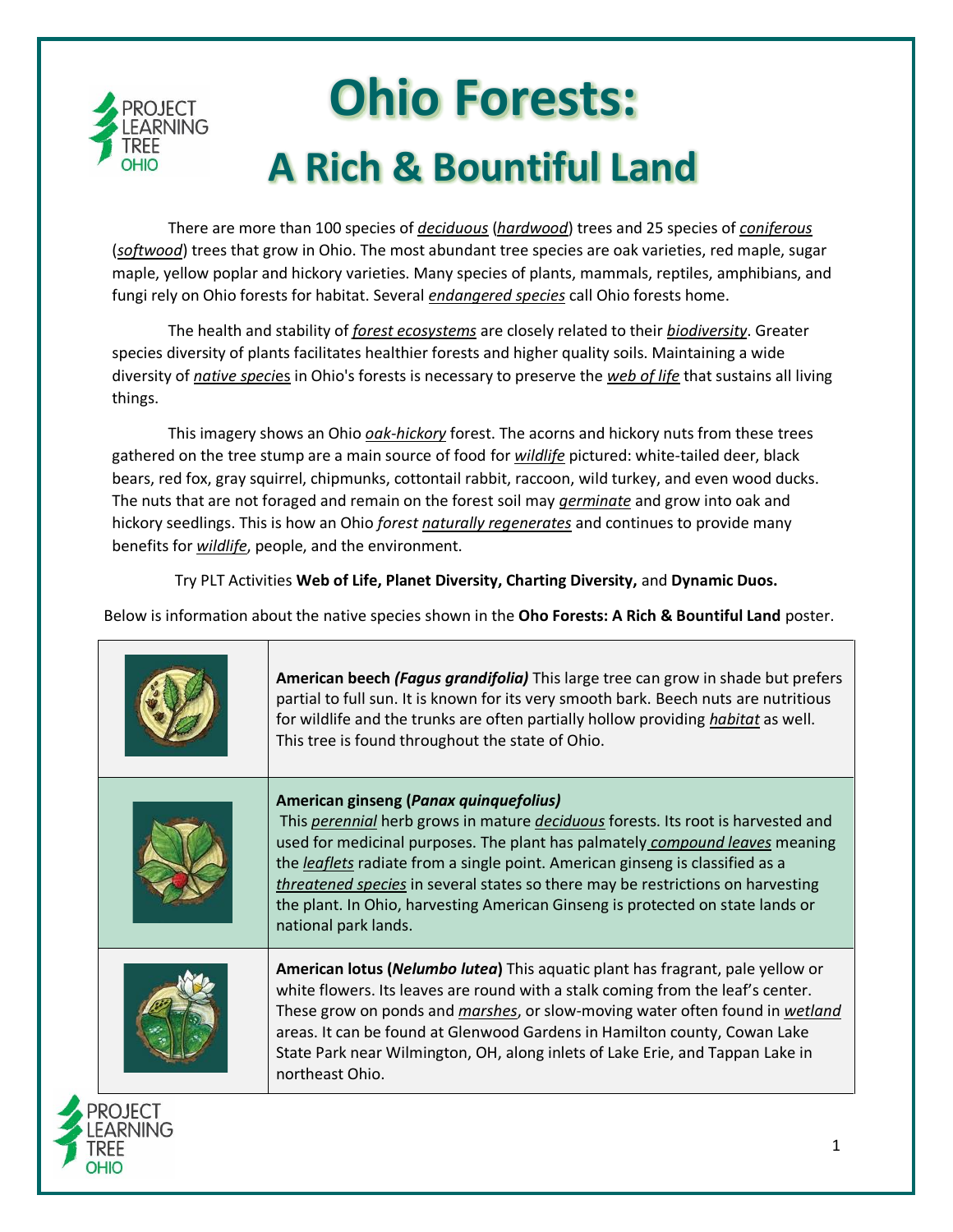| Ash (Fraxinus spp.) There are many species of ash tree in Ohio, with white ash<br>and green ash being the most common. These trees are struggling from the<br>spread of the invasive beetle emerald ash borer. The trees have compound leaves<br>with round entire leaflets. The bark has a diamond pattern and its strong, heavy<br>wood has been used for baseball bats, tool handles, and furniture. These trees<br>were once very common throughout the state but now many of the trees are<br>dying.                                                                                                                                                                                                                                                                                                 |
|-----------------------------------------------------------------------------------------------------------------------------------------------------------------------------------------------------------------------------------------------------------------------------------------------------------------------------------------------------------------------------------------------------------------------------------------------------------------------------------------------------------------------------------------------------------------------------------------------------------------------------------------------------------------------------------------------------------------------------------------------------------------------------------------------------------|
| Basswood (Tilia Americana) Basswood trees can grow up to 80 feet tall and its<br>lower limbs droop but sweep upwards at the ends. It is used to make crates and<br>boxes to store food because its wood is lightweight and odorless. Its leaves are<br>heart-shaped with serrated edges. This tree is also planted in urban settings and<br>referred to as American Linden tree. Bees love American basswood because the<br>nectar they extract from the flowers creates high-quality honey. This tree species<br>is found in the northern and western portions of Ohio.                                                                                                                                                                                                                                  |
| Boxelder (Acer negunda) Found throughout Ohio, boxelder is part of the maple<br>family but has <i>compound leaves</i> . It's a fast-growing tree and <i>adaptable</i> to varying<br>soil conditions. In the past it was used to make wooden crates, pallets, and boxes<br>which is how it got its name. These trees grow up to 30 feet tall. Its fast growth<br>makes it useful for quick cover and erosion control.                                                                                                                                                                                                                                                                                                                                                                                      |
| Dryad's saddle (Cerioporus squamosus) These mushrooms are flat on the top<br>and are cream colored with dark brown flattened scales. They are round to<br>kidney-shaped and can grow up to almost 12 inches across. It fruits on <i>hardwood</i><br>stumps, logs, or living trees typically in April and May. Dryad's saddle is very<br>common in Ohio and across many areas of Canada and the United States. It is<br>particularly common on living and dead silver maple (Acer saccharinum) and<br>boxelder (Acer negundo) and dead American elm (Ulmus americana).                                                                                                                                                                                                                                     |
| Eastern hemlock (Tsuga canadensis) This conifer has short flat needles only<br>about '/2"-1" long. The needles have two parallel white stripes on the underside.<br>Their small cones are only about 3/4 inch long. This tree species is very shade<br>tolerant which means it can grow underneath big trees without much sun. These<br>trees grow on rocky cliffs and along streams creating a unique, cooler<br>microclimate. These trees are under attack by an invasive species called Hemlock<br>wooly adelgid (HWA). HWA is a tiny insect that attaches at the base of a hemlock<br>needle and extracts the tree's sap. In the wild, hemlocks are only found in the<br>eastern half of Ohio, primarily in Appalachia. However, hemlocks are also planted<br>in urban settings throughout the state. |

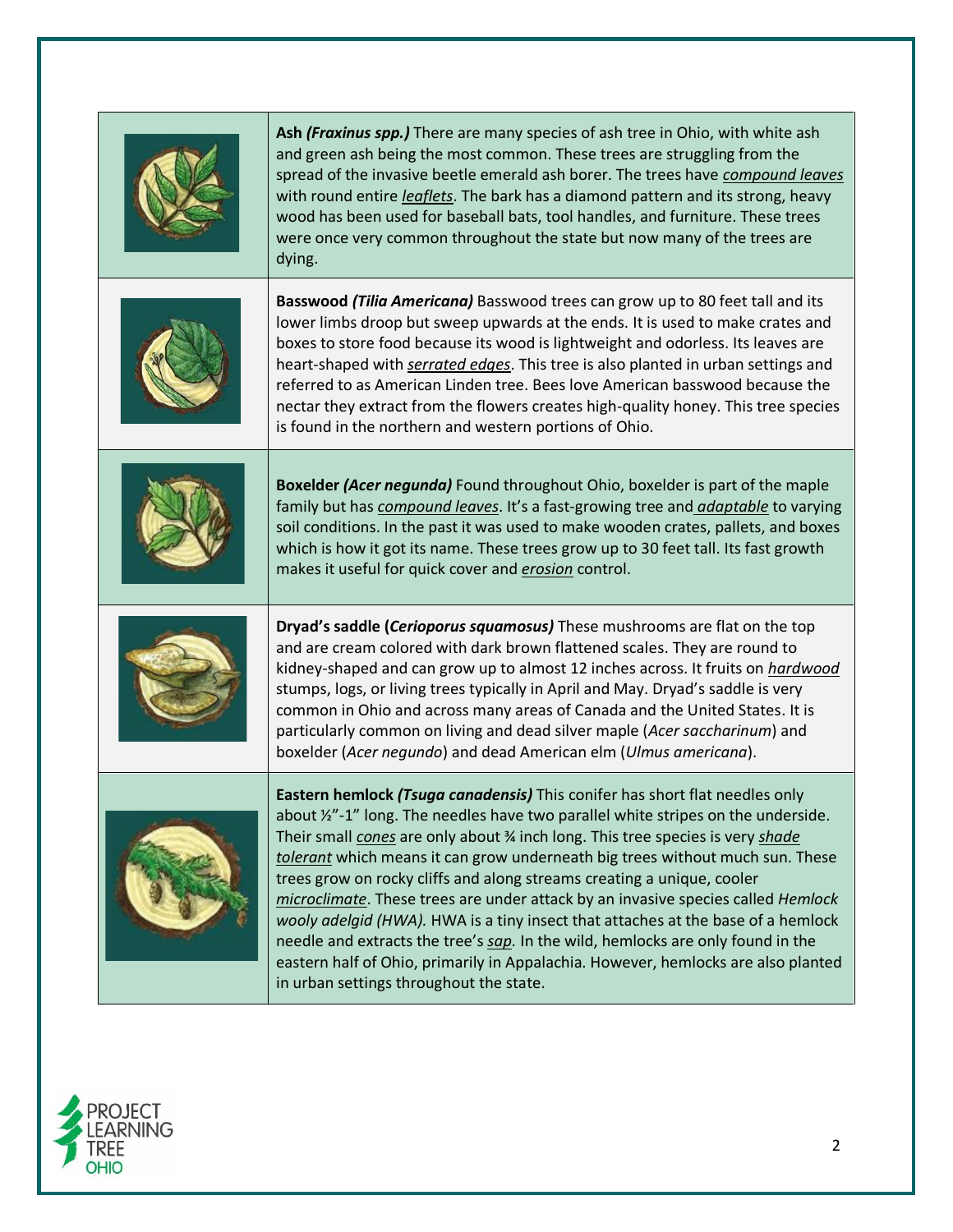| Eastern White Pine (Pinus strobus) This is the only native pine in the eastern<br>United States with 5 needles in a cluster. Its needles are 2"-4" long and flexible.<br>Its cones are elongated and up to 6 inches long. Eastern white pine is one of the<br>tallest and most important timber species in the Northeast, growing to a mature<br>height of 80 feet. It is planted throughout Ohio but only naturally occurs in the<br>northeast portion of the state.                                                         |
|-------------------------------------------------------------------------------------------------------------------------------------------------------------------------------------------------------------------------------------------------------------------------------------------------------------------------------------------------------------------------------------------------------------------------------------------------------------------------------------------------------------------------------|
| Field thistle (Cirsium discolor) This wildflower is in the same family as sunflowers,<br>Asteraceae. These plants produce a head of flowers called a capitulum. The<br>capitulum has flowers shaped into long tubes. Flowers are pink to purple, and<br>sometimes white. It grows in open land, especially prairies, pastures, and old<br>fields. Field thistle is found across most of the eastern United States and Canada.                                                                                                 |
| Fly amanita (Amanita muscaria) This mushroom has a yellow-orange or bright<br>red cap with white cottony patches. It has a white stalk and the cap can vary in<br>shape from an upside-down bowl shape to almost flat. It fruits on the ground in<br>the woods and is poisonous. It is a common mushroom and can be found<br>throughout the northern hemisphere, including the US and Canada. It is also<br>called fly agaric.                                                                                                |
| Jack in the pulpit (Arisaema triphylluum) This flower is found throughout Ohio in<br>shaded deciduous woods and floodplains. It is a perennial flower pollinated by<br>small flies. Its flower is striped with maroon and green color surrounding a spadix<br>with many tiny flowers. It produces bright red berries with the consistency of a<br>ripe tomato. Birds, especially thrushes, consume the berries. It can be found<br>throughout eastern North America, from Canada down to the Gulf of Mexico.                  |
| Maidenhair fern (Adiantum spp.) This perennial fern has fronds that grow 8 to 20<br>inches long. It is arranged in a near perfect circle with dark shiny stems and dark<br>green leaves. It likes moist, cool, <i>deciduous</i> woods and will spread horizontally<br>along the ground. It's found throughout Ohio and much of eastern United states<br>and Canada. These ferns provide shelter for toads and lizards.                                                                                                        |
| Mayapple (Podophylum spp.) A perennial wildflower of deciduous forests. Each<br>plant has two big umbrella-like leaves. It has one white to rose colored flower<br>with 6-9 petals. The fruit is a large lemon shaped berry. These wildflowers can<br>densely cover the forest floor. The leaves, roots, and seeds are poisonous in large<br>quantities, but the fruit is edible and can be used in jellies. It is found throughout<br>the state of Ohio and throughout the eastern parts of the United States and<br>Canada. |

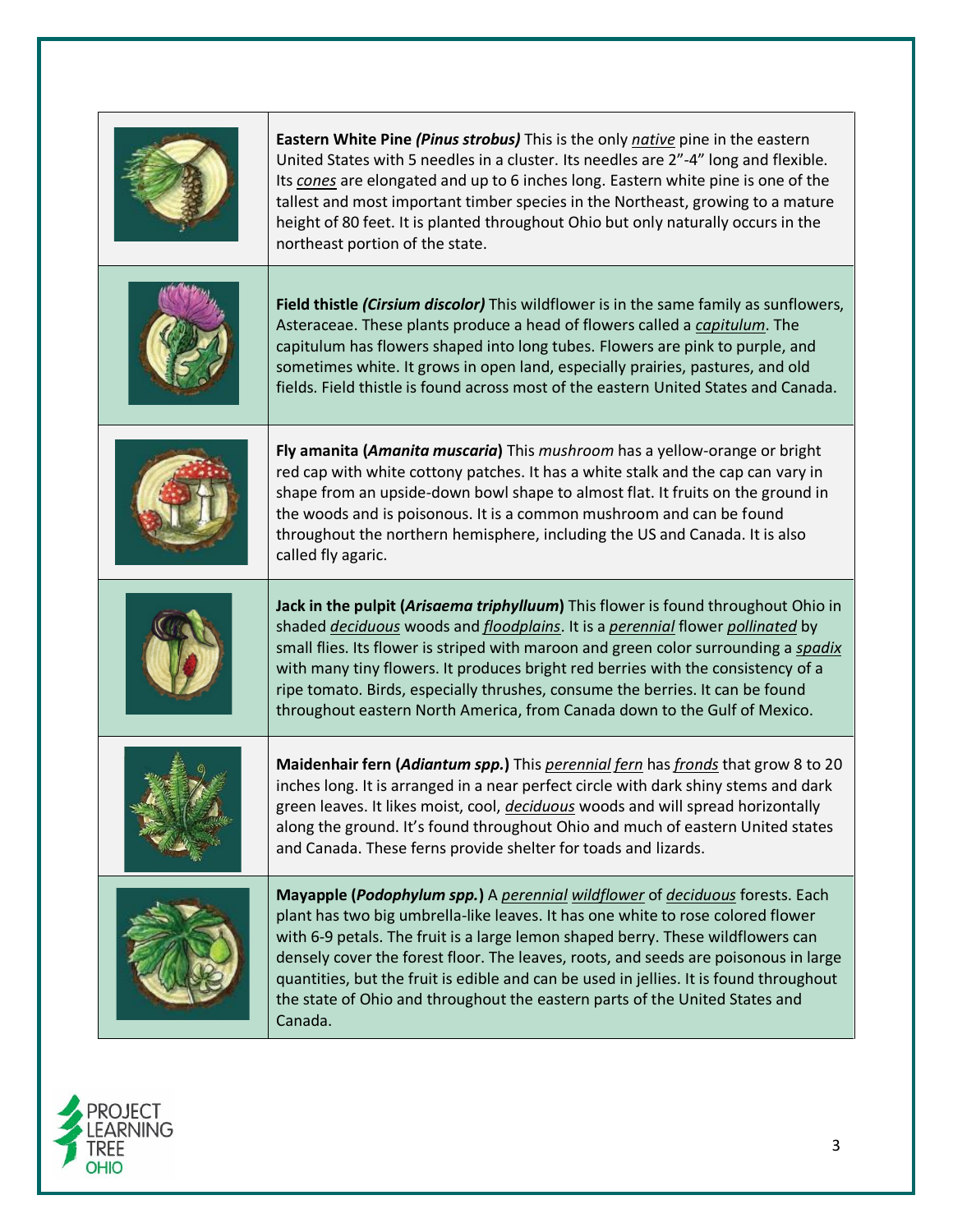| Morel (Morchella spp.) These mushrooms have a spongey cap and are highly<br>sought after as an wild <i>edible mushroom</i> . Many people forage for them because<br>of their unique, delicious taste and texture as well as their nutritional value.<br>Because morels tend to grow in rich soils, they are often full of vitamins and<br>minerals. The cap has an imperfect honeycomb shape with many cavities or pits.<br>Morels are hollow inside and connect to a white to cream colored stalk. They<br>grow on the ground in woods in the Spring.                                                                                                                        |
|-------------------------------------------------------------------------------------------------------------------------------------------------------------------------------------------------------------------------------------------------------------------------------------------------------------------------------------------------------------------------------------------------------------------------------------------------------------------------------------------------------------------------------------------------------------------------------------------------------------------------------------------------------------------------------|
| Northern Catalpa (Catalpa speciosa) This tree has large heart shaped leaves that<br>can be up to 12" in length. It also has long skinny seed pods that look like string<br>beans. The seed pods are 8-20" long. It has white showy flowers. This is one of<br>the few eastern trees with whorled branching which means three branches or<br>leaves will radiate from a single point. This tree is found throughout Ohio and is<br>primarily used as an <i>ornamental shade tree</i> . It was introduced to the state from<br>its native range in the Mississippi Valley Basin because it was fast growing and its<br>lightweight, rot-resistant wood was used for fenceposts. |
| Ohio Buckeye (Aesculus glabra) This is Ohio's state tree! Its bitter seeds are<br>actually poisonous to humans. Ohio buckeye is found primarily as a smaller<br>understory tree in western Ohio, western Pennsylvania, south into Alabama, and<br>west to Kansas and Nebraska. The tree has <i>palmate compound</i> leaves meaning<br>the leaflets radiate from a single point. It has opposite branching and showy,<br>yellow-green flowers in early spring. The nuts grow in a slightly spiky, golden-<br>brown husk. Holding a buckeye nut in one's pocket is considered good luck!                                                                                        |
| Osage orange (Maclura pomifera) This tree was introduced into Ohio in the<br>1800s for use as living fence rows or hedges. Osage orange trees produce a large<br>softball sized fruit. It has very strong wood used for bows in archery. It grows in<br>hot, dry conditions and even poor soils. It is found throughout Ohio but native to<br>parts of Arkansas, Texas, and Oklahoma. Scientists think that its large, lime green<br>ball fruit was dispersed by mammoths and ground sloths before they went<br>extinct.                                                                                                                                                      |
| Pawpaw (Asimina triloba) Ohio's native fruit! Pawpaw trees are typically smaller<br>trees that grow in <i>clonal colonies</i> in the understory. They have large, tropical-<br>looking leaves: dark green and <i>obovate</i> in shape. The somewhat banana-like fruit<br>ripens in late summer and is round to curved 3"-5" long with a fruity custard<br>flavor. Pawpaw is found throughout Ohio and most of the eastern Unites States<br>except New England and Florida. It prefers to grow in moist, shady places such as<br>ravines and along creeks.                                                                                                                     |

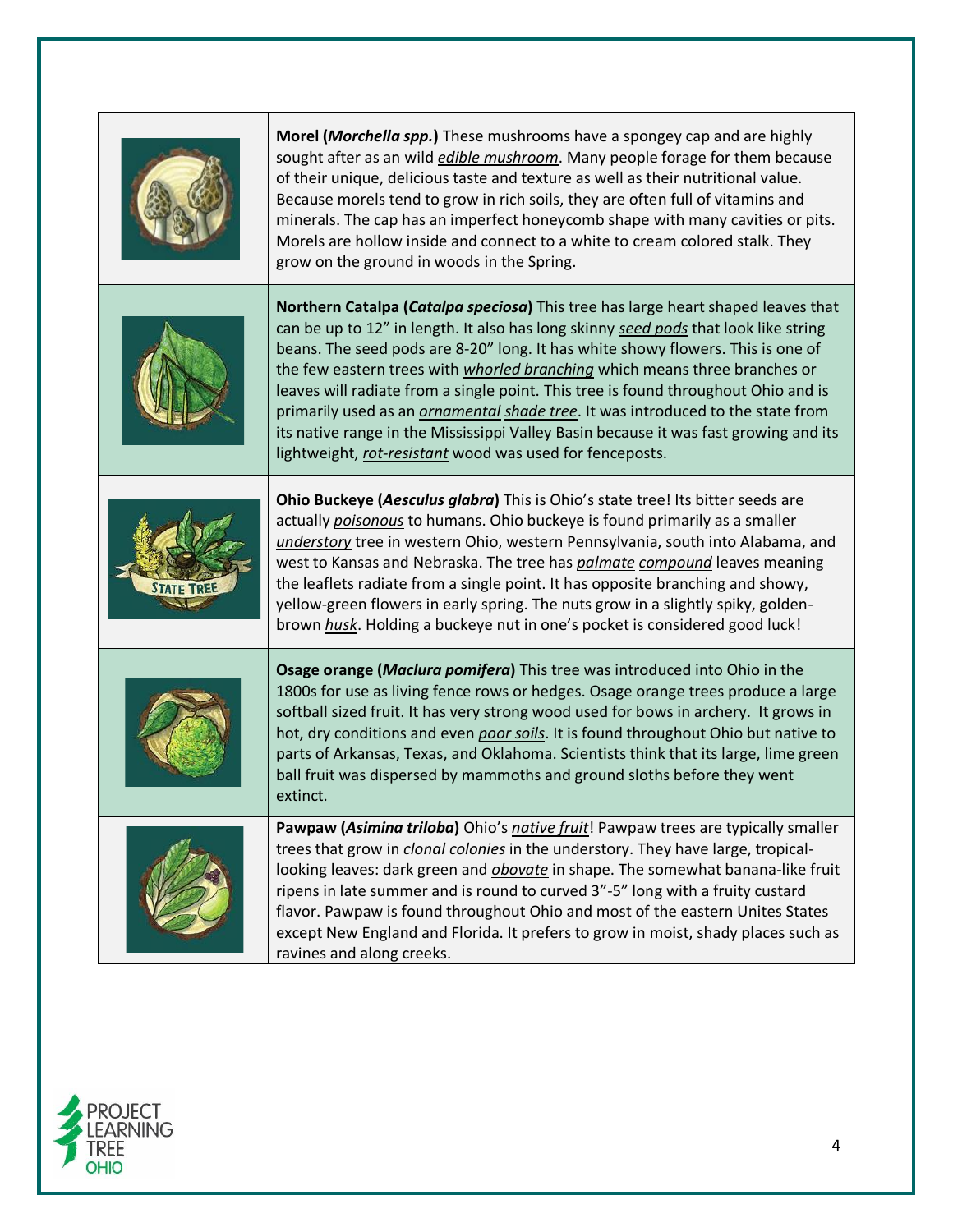| Puffball (Lycoperdon spp.) There are many types of puffball mushrooms found in<br>North America, Europe, and Asia. They vary greatly in size from the more<br>common smaller puffballs to less common giant puffballs (Calvatia gigantea).<br>Giant puffballs can grow 4-27 inches wide and tall. Most puffballs are round to<br>pear shaped. Smaller puffballs have spines on the caps and an opening called a<br>pore at the top. These mushrooms are white to brown and grow in grassy<br>clearings, riparian areas, and the forest. They can grow in clusters on rotting logs<br>or stumps or individually. Puffballs produces spores on the inside and use wind,<br>insects, or rain to disperse spores through their opening. |
|-------------------------------------------------------------------------------------------------------------------------------------------------------------------------------------------------------------------------------------------------------------------------------------------------------------------------------------------------------------------------------------------------------------------------------------------------------------------------------------------------------------------------------------------------------------------------------------------------------------------------------------------------------------------------------------------------------------------------------------|
| River birch (Betula nigra) Usually found along bodies of water, it is a riparian<br>tree! River birch is prized for its flaky, ornamental bark. It can therefore be found<br>throughout Ohio where it has been planted in landscapes. However, it grows<br>naturally in the south-central counties of Ohio and sparsely along Lake Erie. It is<br>native to the east coast states. It grows quickly and often has multiple trunks. A<br>river birch tree with a single trunk can grow up to 70 feet tall. Its leaves are<br>alternate, doubly serrated and somewhat triangular.                                                                                                                                                     |
| Sassafras (Sassafras albidum) This tree grows rapidly and is known as a colonizer<br>species. It is found throughout Ohio in fence rows and fields. Its roots, leaves,<br>twigs, and fruit have a pleasant smell. It has been used as a perfume in soaps and<br>its roots are used in tea and root beer. Sassafras leaves can vary in shape from an<br>entire leaf to mitten-shaped or with three lobes like a trident. The tree can be<br>found throughout the eastern half of the United States.                                                                                                                                                                                                                                  |
| Shagbark Hickory (Carya ovata) Found throughout the state, its strong wood is<br>used for handles, cabinets, and furniture. Its rough shaggy bark that peels in long,<br>thick, vertical strips is the easiest way to identify it. Hickory nuts are <i>edible</i> for<br>squirrels and people. These trees can grow up to 100 feet tall. They are found<br>throughout Ohio, particularly in dry uplands or moist valleys with other hickories<br>and oaks. It has large <i>pinnately compound</i> leaves, usually with five <i>leaflets</i> .                                                                                                                                                                                       |
| Shaggy mane (Coprinus comatus) This edible mushroom has a bell-shaped cap<br>and is cream colored with brown to black curved scales. The stalk is whitish and<br>hollow. It grows in grass, or even rocky soils and is common at disturbed sites, like<br>edges of dirt roads, driveways, and lawns. Shaggy mane grows in summer and fall<br>often in large, <i>dense</i> groups that are visible from quite a distance away. This<br>mushroom species is widely distributed across North America.                                                                                                                                                                                                                                  |

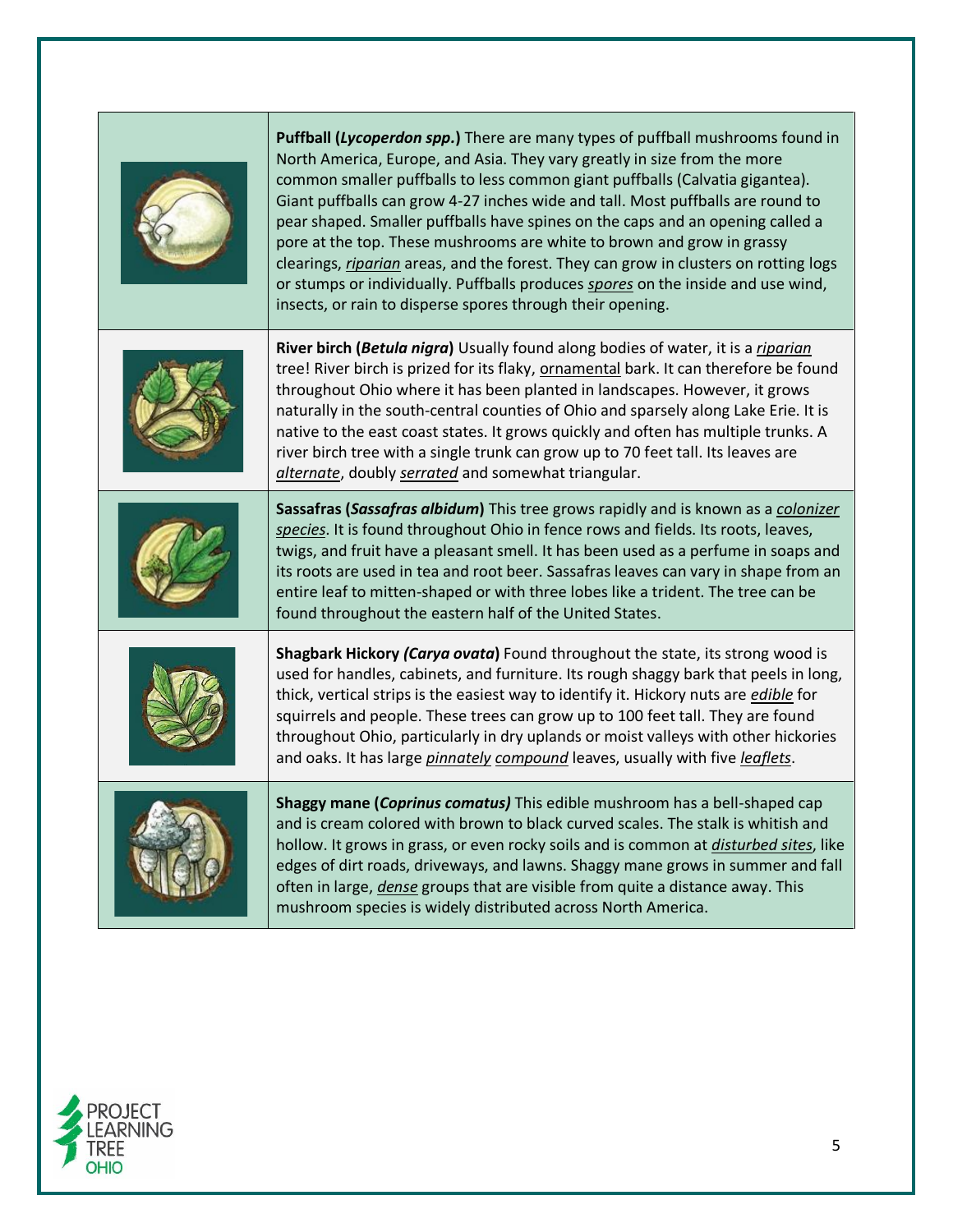| Skunk cabbage (Symplocarpus foetidus) This unique perennial wildflower is one<br>of the very first to appear at the end of winter. It can melt surrounding snow with<br>a chemical process that heats the flower. The outside is a green-purple mottled<br>leaf-like shell, enclosing a ball with small flowers on it called the spadix. The heat<br>produced inside the flower attracts early pollinators to the spadix. Temperatures<br>inside a skunk cabbage can reach 60-70 degrees, even if it is surrounded by snow.<br>Its name comes from the skunky odor it produces which also helps attract<br>pollinators. Skunk cabbage grows in swampy areas in eastern North America.<br>Snails, slugs, and some moth caterpillars eat skunk cabbage leaves. |
|--------------------------------------------------------------------------------------------------------------------------------------------------------------------------------------------------------------------------------------------------------------------------------------------------------------------------------------------------------------------------------------------------------------------------------------------------------------------------------------------------------------------------------------------------------------------------------------------------------------------------------------------------------------------------------------------------------------------------------------------------------------|
| Sugar maple (Acer Saccharum) A popular shade and <b>ornamental</b> tree because of<br>its beautiful fall colors. It has <i>lobed</i> leaves and seeds called samaras that are<br>dispersed by the wind. This tree is often tapped for maple syrup, but its hard,<br>dense wood is also useful for things like flooring, furniture, and musical<br>instruments. Its seeds are a food source for squirrels. Maples have an opposite<br>branching pattern which if helpful for identification. Sugar maple is found<br>throughout Ohio, but it does best in the cooler climates of northeastern Ohio and<br>Appalachia. It is native to southern Canada, the Midwest, and the northeastern<br><b>United States.</b>                                             |
| Swamp milkweed (Asclepias incarnata) There are 13 native species of milkweed<br>in Ohio, but this is the only native milkweed found in wetland areas. It is a<br>perennial plant with opposite, long narrow leaves. Its flowers consist of dozens of<br>small, bright pink flowers. This flower has value to native bees. It is found<br>throughout the state of Ohio and is common in most of the United States, except<br>for the west coast. It grows in wet places like swamps, floodplains, wet prairies,<br>and roadside ditches.                                                                                                                                                                                                                      |
| Sweetgum (Liquidambar styraciflua) This deciduous tree has star shaped leaves<br>with 5 or 7 lobes. It is named for its sap which when hardened can be chewed.<br>This tree's fruit is a spiky ball with a long stem. Some paint these and use them to<br>decorate a Christmas tree. The tree grows in the lower two-thirds of the Eastern<br>United States and parts of Mexico. In Ohio, it is only native to the southernmost<br>counties but has been planted throughout the state as a shade tree. Sweetgum<br>has brilliant fall colors, often turning yellow and orange and then red. This tree<br>prefers wet soils and thus is found in floodplains, and moist woodlands but can<br>also adapt well to dry soils in urban environments.              |

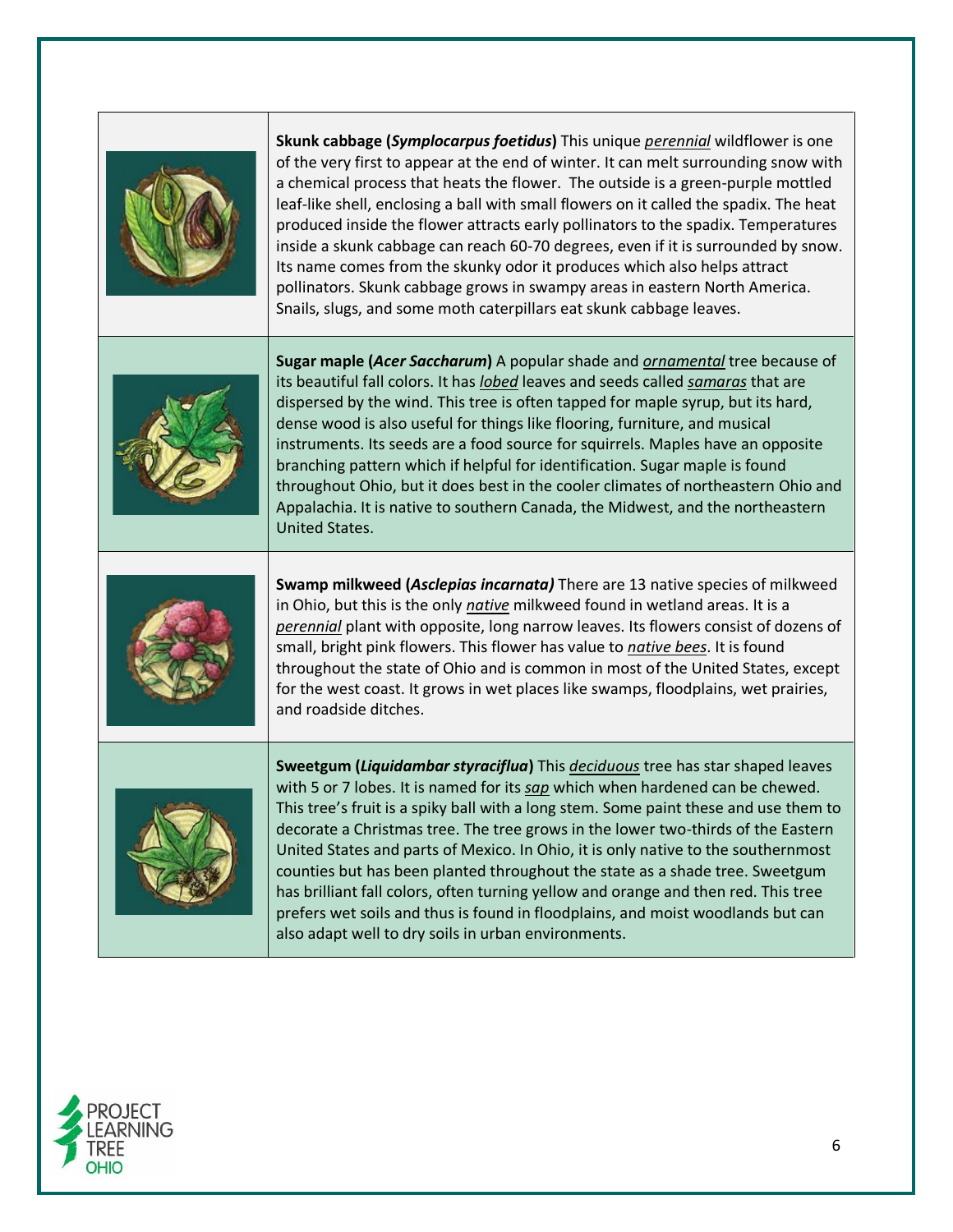|                | Sycamore (Platinus occidentalis) This tall tree has distinctive bark that flakes off<br>in large puzzle-like pieces moving up the tree. The bark at the top is bright<br>yellowish or white and stands out, especially in the winter. Sycamores are<br>common in riparian areas (along water edges). They are found all over Ohio and<br>all of the eastern United States. Mature trees can reach 80 feet in height. It is also<br>called American planetree. It is a pioneer species and thus will be one of the first<br>species to grow at a site following a disturbance.                                                             |
|----------------|-------------------------------------------------------------------------------------------------------------------------------------------------------------------------------------------------------------------------------------------------------------------------------------------------------------------------------------------------------------------------------------------------------------------------------------------------------------------------------------------------------------------------------------------------------------------------------------------------------------------------------------------|
| trillium       | Trillium (Trillium grandiflorum) Large white trillium is the official wildflower of<br>Ohio. These perennial wildflowers have a mutualistic relationship with ants. Ants<br>get nutrients from these flowers and then spread the plants seeds. Trilliums have<br>white flowers with three petals. They grow in deciduous forests, especially those<br>with beech and maple trees. The flower is a long-lived plant that can live for 25<br>years. It can be found in all of Ohio's counties and most of eastern North America<br>from Canada in the north to Georgia and Alabama in the south.                                            |
| turkey tail    | Turkey tail (Trametes versicolor) As its name indicates, this mushroom resembles<br>a turkey tail with rings of brown, red, and tan with a white edge. The surface is<br>slightly fuzzy, and the pores are on the underside. Turkey tail does not have a<br>stem and typically grows in shelves. It is often found covering dead wood such as<br>a rotting log. It is very common and found throughout all North America, Asia,<br>and Europe. It has a tough texture so not often harvested, though it is edible and<br>sometimes used in teas or soups. Turkey tail has medicinal properties and is said<br>to boost the immune system. |
|                | White Oak (Quercus alba) This large native tree's strong wood is used for many<br>wood products, including beams, railroad ties, flowing, furniture, and barrels. Its<br>acorns are a popular food source for wildlife. This tree is found throughout Ohio<br>and the rest of the eastern half of the United States. Its leaves have 7-9 finger-like<br>lobes and are white-green on the underside. It grows up to 70-80 feet tall.                                                                                                                                                                                                       |
| wild columbine | Wild columbine (Aquilegia canadensis) This perennial flower attracts<br>hummingbirds, bees, butterflies and hawk moths. It is also used ornamentally<br>because of its bright red, bell-like, drooping flowers. It flowers in April and may<br>bloom through July. Its leaves have three lobed parts. It grows in partly shaded to<br>shaded woodlands. It is native in the United States and Canada, east of the Rocky<br>Mountains but is an uncommon species. It has been said that Native American<br>men would rub the seeds on their hands as a love charm.                                                                         |

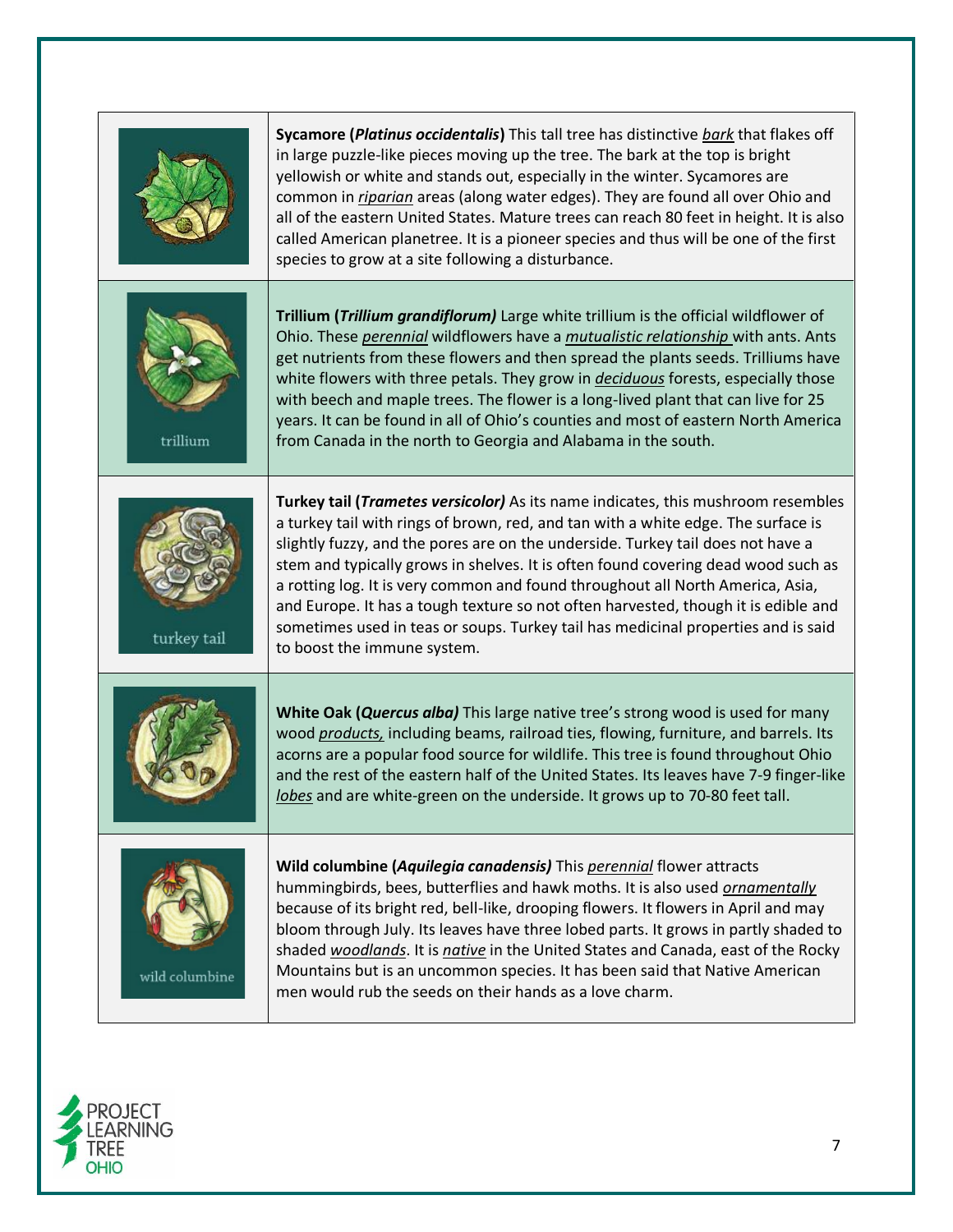## **Glossary**

**Adaptable**: able to adjust to the environment over time.

**Bark**: the tough exterior covering of a woody root or stem.

**Biodiversity**: or biological diversity: the variety of life on Earth, reflected in the variety of ecosystems and species, their processes and interactions, and the genetic diversity within and among species.

**Capitulum:** a type of flower made of many tiny florets (smaller flowers).

**Clonal colonies**: a group of plants with the same exact genetics. Usually the roots of one plant will grow up and sprout a new plant nearby and this continues creating a group, or colony that is all the same individual plant.

**Compound leaf**: a leaf that is subdivided into many leaflets. A leaf that is comprised of a single leaf blade is a SIMPLE LEAF.

**Cone**: a structure composed of many spirally arranged scales in which pollen ovules are produced.

**Coniferous:** a plant that bear its seeds in cones. Usually refers to Needle-leaf trees, although some needleleaf trees, such as the yew, do not bear cones.

**Deciduous:** describes a plant that periodically (typically in autumn) loses all its leaves. Most North American broadleaf trees are deciduous. A few conifers, such as the larch and cypress, are also deciduous.

**Dense:** having the components closely crowded together, a dense forest has lots of trees really close together.

**Disturbed sites:** Sites in which a disturbance has occurred, such as a fire, windstorm, flood, or a forest being cleared into a field. Disturbances can change the species that grow at a site.

**Ecosystems:** the interacting system of a biological community and its nonliving environment; also the place where these interactions occur.

**Edible:** able to be safely eaten

**Endangered Species**: a species that is in imminent danger of extinction

**Erosion:** the wearing away of the land surface by wind or water. Erosion occurs naturally from weather or runoff, but it is often intensified by some human practices.

Fern: a type of plant with compound leaves, commonly found along forest floors.

**Floodplains:** Areas of ground next to a body of water, commonly subject to flooding.

**Forest:** a large area of land primarily covered with trees as well as other organisms, soil, water, ad air associated with them.

**Fronds:** a large, divided leaf of a fern plant. They look like this:



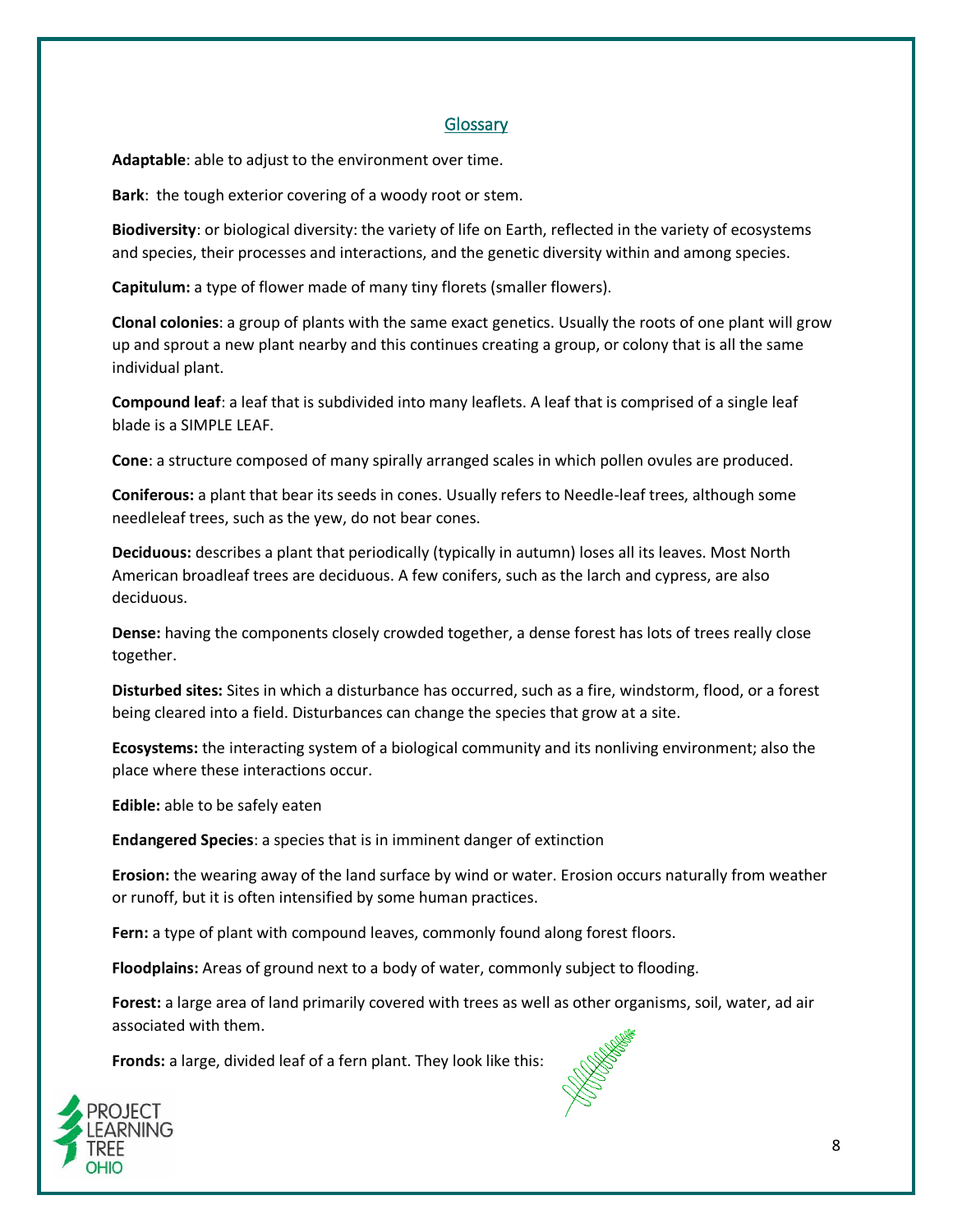**Fungi:** small, often microscopic, organisms that lack chlorophyll and cellulose in their cell walls. Fungi are important decomposers of organic wastes.

**Germinate:** when an organism grows from a seed or spore. For example, a seed sprouting to form a seedling.

**Habitat:** an area that provides an animal or plant with adequate food, water, shelter, and living space in a suitable arrangement.

**Hardwood:** a deciduous or broad-leaf tree; also applies to the wood from such trees.

**Husk:** the outer covering of some fruits or seeds

**Leaflets:** a leaf-like subdivision of a compound leaf.

**Lobes:** lobed leaves have parts of the leaf blade with gaps in between them.

**Marsh:** a wetland without trees, and which often has standing water.

**Microclimate:** a "small climate." The environmental conditions within a restricted area.

**Mutualistic relationship: Mutualism:** A symbiotic relationship between organisms of two different species in which both benefit from the association.

**Native bees:** There are over 400 species of bees found in Ohio. Many nest in the ground while others nest in branches, stumps, and other crevices they can find. Bees play an important role in pollinating plants by moving pollen from one flower to another.

**Native species:** a species that occurs naturally in an area or habitat.

**Natural regeneration:** natural renewal of vegetation, new trees growing from seeds to seedlings and establishing a new generation of young trees

**Oak-hickory:** A forest ecosystem common in southeast Ohio and throughout much of the Eastern United States. It is dominated by oak and hickory trees which provide many benefits for wildlife including food and habitat. Oak trees produce acorns and hickory trees produce hickory nuts.

**Obovate:** A leaf shape in which the widest part is above the midpoint, closer to the leaf tip than the leaf base. The opposite of ovate leaves.

**Ornamental:** decorative plants in a landscape or garden chosen for aesthetic appearance.

**Perennial:** a plant that lives for several years and when mature usually produces seeds each year. Ovate

**Poisonous:** in mushrooms, various toxins that cause severe and often deadly effects when eaten.

**Pollination:** the transfer of pollen from the male part of the plant (anther) to the female portion of the plant (stigma).

**Poor soils:** soils lacking nutrients and structure beneficial to plants and other organisms.







compound leaf

9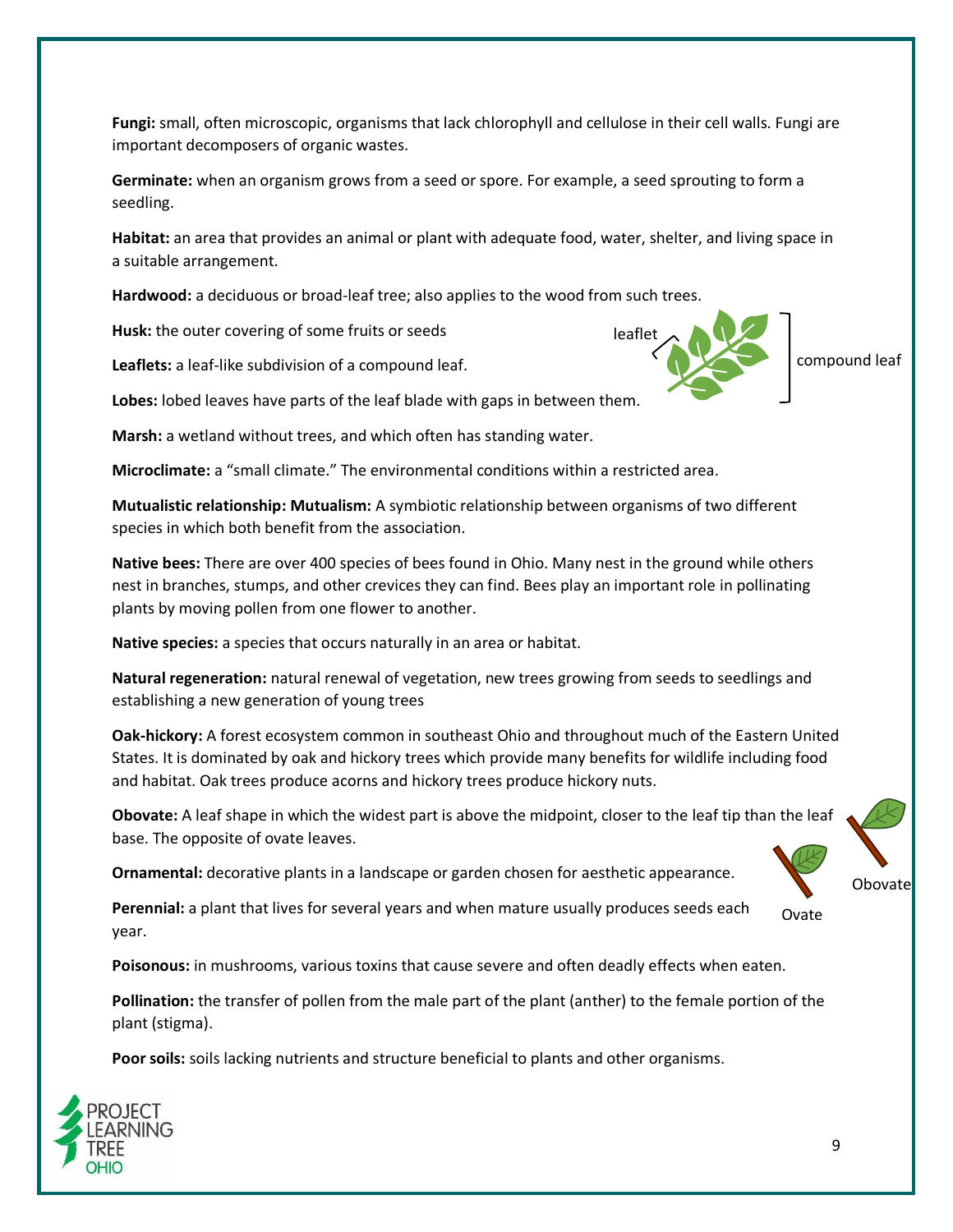**Products (wood products)**: Items that can be made out of wood. Some examples include, lumber for construction, furniture, picture frames, and paper.

**Riparian:** forest areas next to and influenced by bodies of water (e.g. ponds, streams, rivers)

**Rot-resistant:** certain trees are less likely to rot and take longer to break down after the tree dies.

**Sap:** the fluid part of a vascular plant or, more specifically, the material transported via the xylem and phloem of a tree.

**Serrated edges:** leaves with jagged edges

**Seed pods:** the fruit or seed of a certain plants that is a pouch like shape with several seeds inside, like snap peas! Trees and plants with seed pods are in the legume family.

**Shade tolerant:** Tree or plant species that can grow even in shaded areas below an overstory. They can tolerate having little to no direct sun.

**Shade tree:** Trees planted for the purpose of creating shade. Typically trees with a large crown.

**Spadix:** a knob like structure in some plants on which tiny flowers grow

**Swamp:** a wetland dominated by trees.

**Threatened species:** a species that is declining in numbers, may become endangered.

**Understory:** the layer formed by the crowns of smaller trees in a forest.

Web of life: the concept that each species in an ecosystem is connected to other species creating a web of interactions that maintains a natural balance. Changes to one species affect the many other plants and animals in the ecosystem.

**Wetland:** an area that is regularly wet or flooded, and where the water table stands at or above the land surface for at least part of the year, and which has a plant community comprised of species which require wet soil.

**Whorled branching:** when at least 3 leaves, petals, or other plant parts grow in an arrangement that radiates from a single point.

**Wildflower:** A flower that grows in natural areas, not intentionally seeded or planted by humans.

**Wildlife:** non-domesticated animals, especially mammals, birds, and fish.

**Woodlands:** a wooded area in which the crowns of the trees do not form a closed canopy.